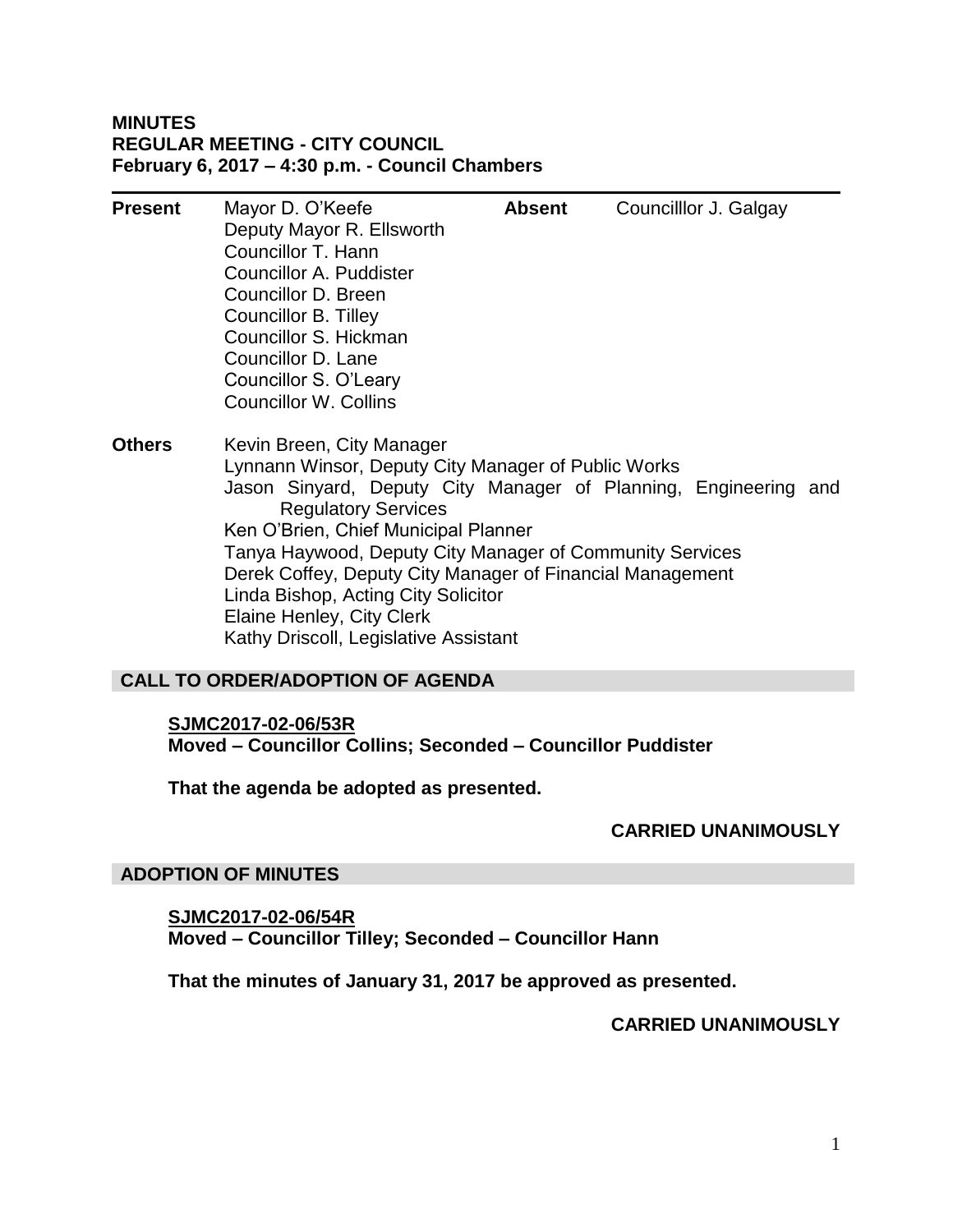## **BUSINESS ARISING FROM THE MINUTES**

## **Advisory Committee Check in 2016**

#### **SJMC2017-02-06/55R**

**Moved – Deputy Mayor Ellsworth; Seconded – Councillor Collins**

**Council ratified the recommendations of the check-in process and further directed staff to make the necessary adjustments where required.**

## **CARRIED UNANIMOUSLY**

#### **Public Meetings**

a. St. John's Development Regulations Amendment #613, 2016 Amendment to Parking Lot Size Limits PDE # DEV 400271 53 Radio Range Road

> **SJMC2017-02-06/56R Moved – Councillor Puddister; Seconded – Councillor Collins**

**Council rescinded its earlier approval (R2016-12-05/12) for this amendment and adopt the St. John's Development Regulations Amendment Number 613, 2016. This amendment would revise Section 7.13.1 "Parking Lot" by removing the existing maximum parking-lot size of 0.5 hectare. Further, once adopted, it will then be referred to the Minister of Municipal Affairs with a request for provincial registration, in accordance with the Urban & Rural Planning Act.**

## **CARRIED UNANIMOUSLY**

b. St. John's Development Regulations Amendment Number 651, 2017 Rezone property from the Rural Residential Infill (RRI) and Rural (R) Zones to the Commercial Industrial (CI) Zone PDE # REZ1600003 265 Brookfield Road Applicant: Commander Ventures on behalf of 10327 Newfoundland Limited

**SJMC2017-02-06/57R Moved – Councillor Puddister; Seconded – Councillor O'Leary**

**Council rejected staff's recommendation to adopt the St. John's Development Regulations Amendment Number 651, 2017 to rezone** 

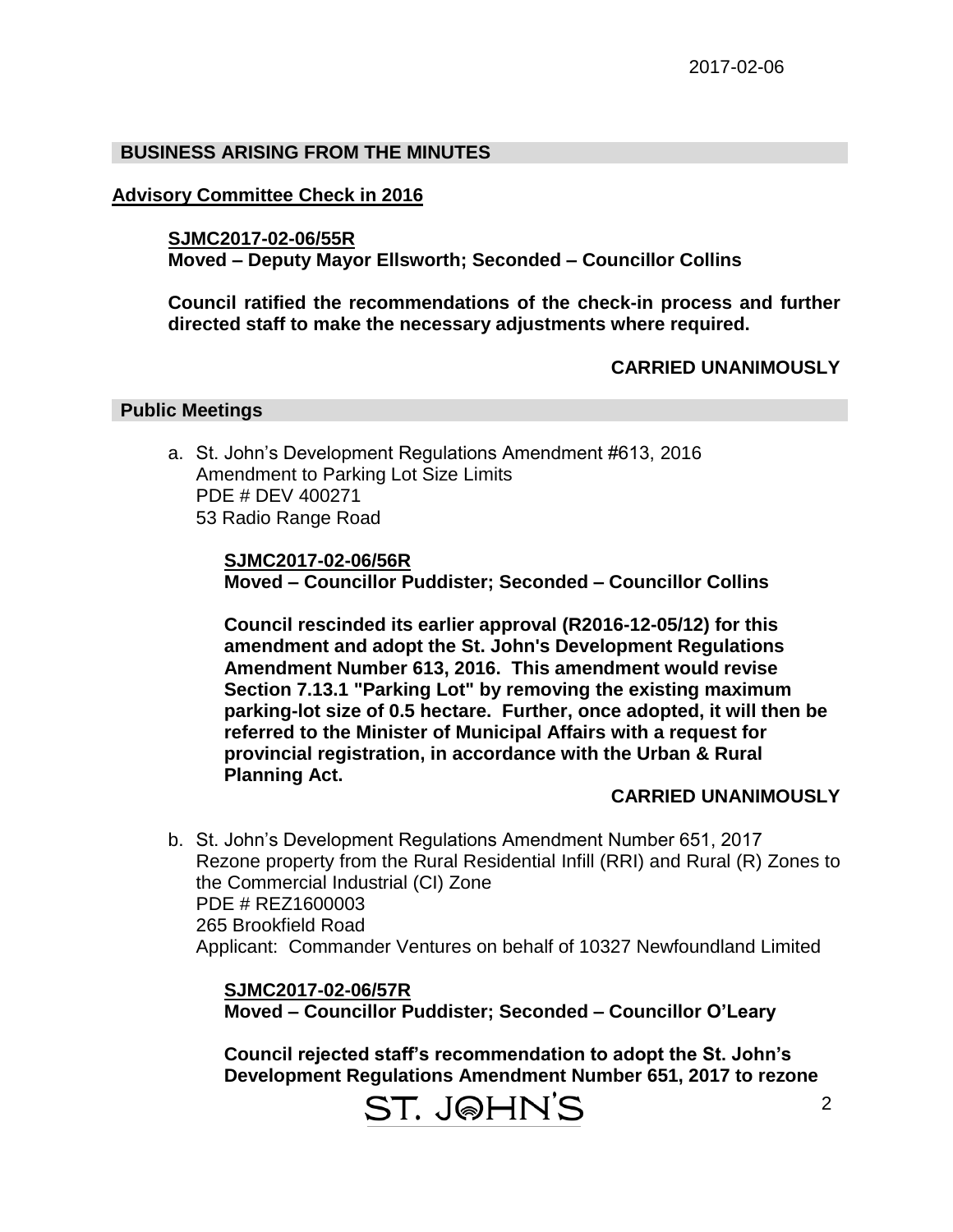## **265 Brookfield Road from the Rural Residential Infill (RRI) and Rural (R) Zone to the Commercial Industrial (CI) Zone.**

## **CARRIED UNANIMOUSLY**

#### **COMMITTEE REPORTS**

#### **Development Committee Report – January 31, 2017**

Council considered the above noted report.

**SJMC2017-02-06/58R Moved – Councillor Puddister; Seconded – Deputy Mayor Ellsworth**

**That the report and its recommendations be adopted as presented.**

#### **CARRIED UNANIMOUSLY**

**DEVELOPMENT PERMITS LIST**  *Link to List*

Council considered, for information, the above-noted for the period January 26, 2017 to February 1, 2017.

#### **BUILDING PERMITS LIST**

*Link to List*

Council considered the Building Permits for the period of January 26, 2017 to February

1, 2017.

**SJMC2017-02-06/59R Moved – Councillor Puddister; Seconded – Deputy Mayor Ellsworth**

**That the building permits list for the period January 26, 2017 to February 1, 2017 be approved as presented.**

## **CARRIED UNANIMOUSLY**

#### **REQUISITIONS, PAYROLLS AND ACCOUNTS** *Link to Memo*

Council considered the requisitions, payrolls and accounts for the week ending January 18, 2017.

**SJMC2017-02-06/60R Moved – Councillor Puddister; Seconded – Deputy Mayor Ellsworth**

# ST. J@HN'S